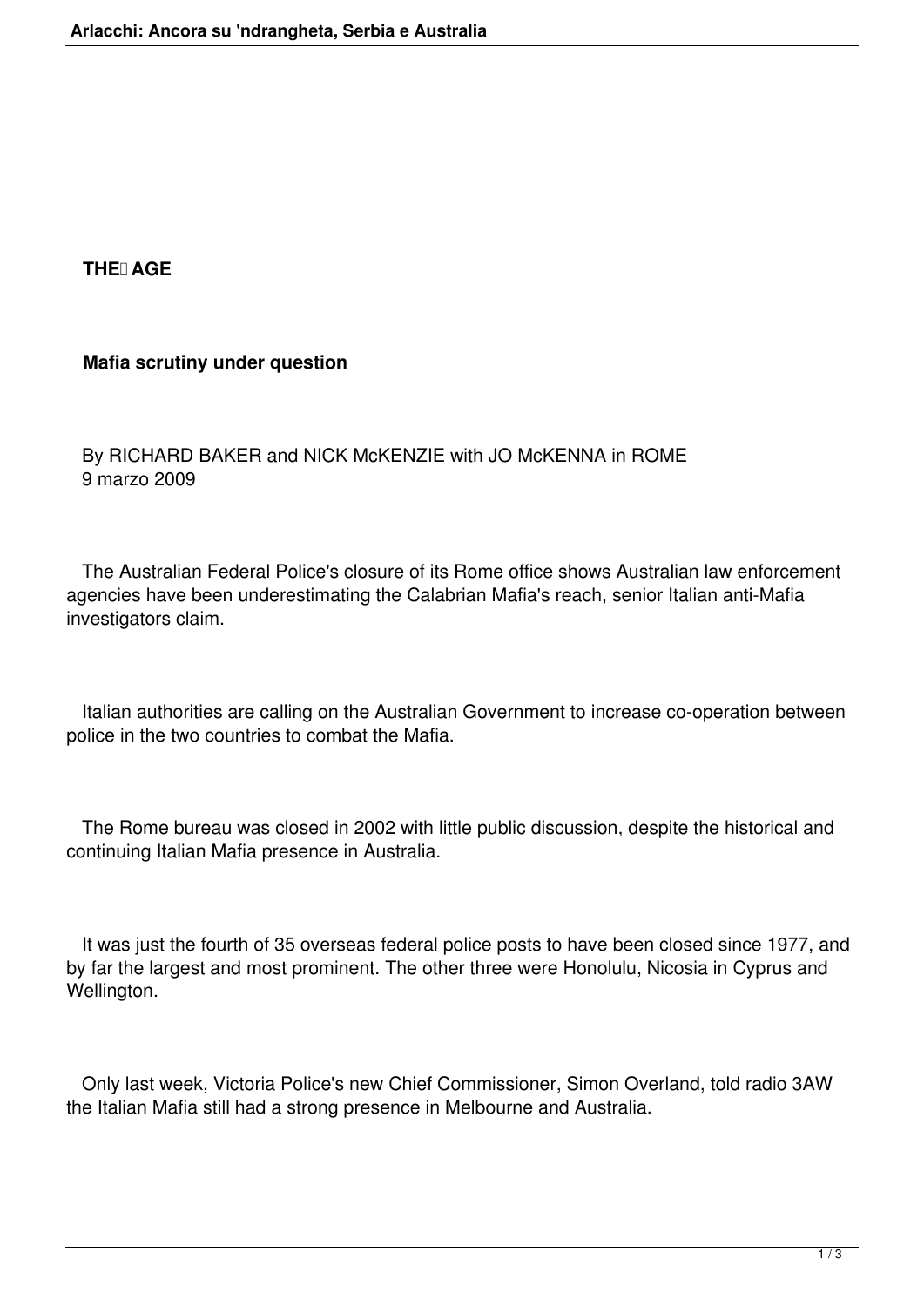& guot; The Mafia, yes. They have a long history. They are still here, still operating, & quot; Mr Overland said.

 Last month, the AFP launched a fresh inquiry into allegations that the Liberal Party had accepted up to \$100,000 in donations from Mafia-linked businessmen to help alleged Calabrian crime figure Francesco Madafferi get a visa to stay in Australia. Madafferi was arrested last year in connection with a syndicate accused of involvement in the world's largest importation of ecstasy into Melbourne in 2007.

 The Rome AFP office was relocated to Belgrade in Serbia in 2003 and was still expected to cover Italy, even though it was not staffed with Italian speakers.

 The absence of an Australian liaison officer in Rome reduced the federal police's ability to lobby Italian authorities to push ahead with the extradition to Italy of several Australians including Victorians Nicola Ciconte and Vincenzo Medici - over their alleged involvement in a conspiracy to import 500kilograms of cocaine into Melbourne about six years ago.

 But sources close to the decision to shut the Rome post down said it was sensible and prompted by the rise of drug manufacturing in other parts of Europe such as the Netherlands.

An AFP spokeswoman told The Age: " It is not possible to have AFP officers in every country around the world. The AFP places its personnel strategically to reflect the most efficient approach possible.&quot:

She added that the "prevailing conditions that initiated the opening of the Rome post in 1990 were no longer a priority" when it was shut down. Federal police sources said the Italians also reduced their police presence in Australia around the same time as the AFP's Rome office was closed.

The AFP's decision to leave Rome has baffled Italy's top anti-Mafia investigators.